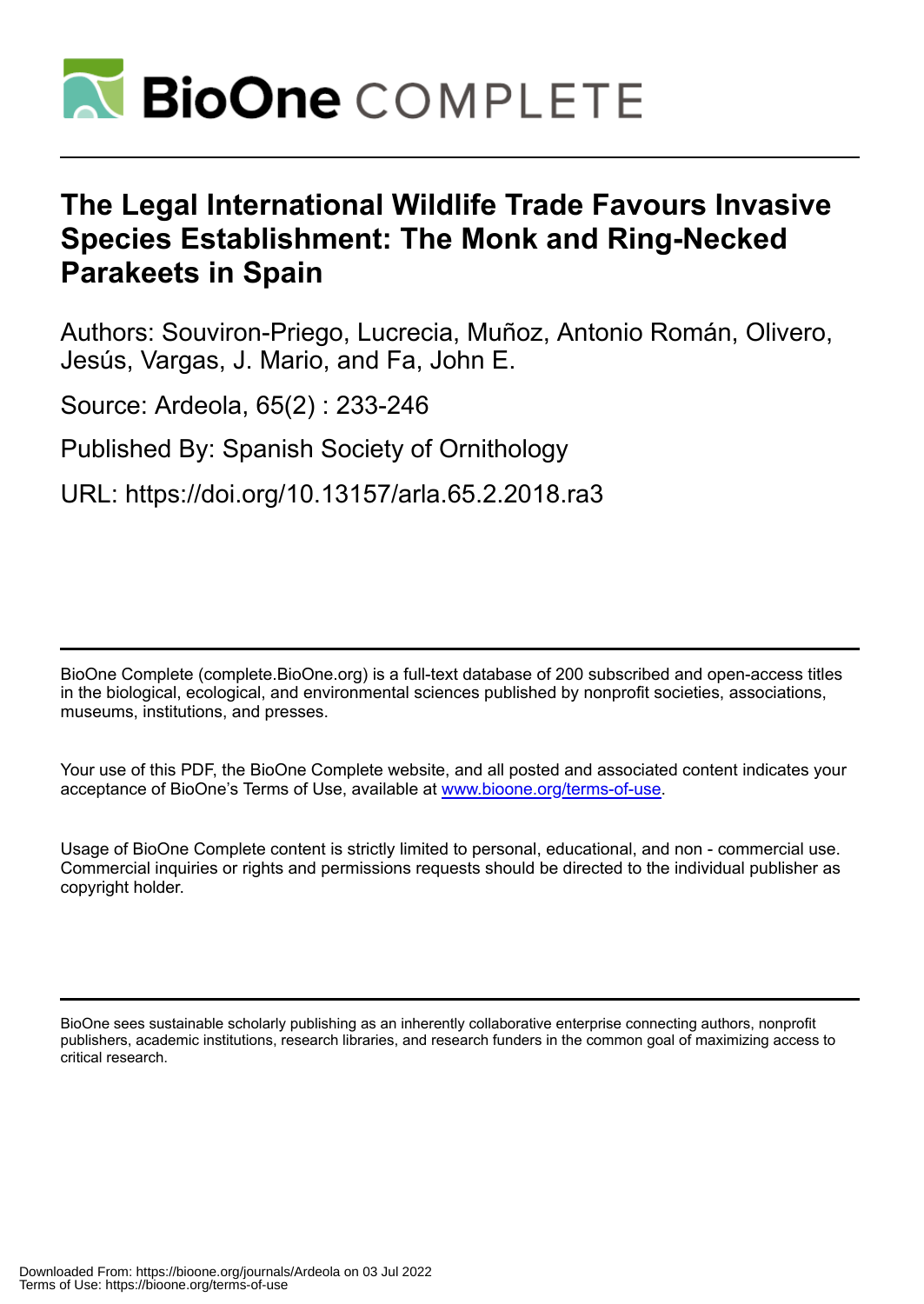# THE LEGAL INTERNATIONAL WILDLIFE TRADE FAVOURS INVASIVE SPECIES ESTABLISHMENT: THE MONK AND RING-NECKED PARAKEETS IN SPAIN

## EL COMERCIO INTERNACIONAL DE FAUNA LEGALIZADO FAVORECE EL ESTABLECIMIENTO DE ESPECIES INVASORAS: LAS COTORRAS ARGENTINA Y DE KRAMER EN ESPAÑA

Lucrecia SOUVIRON- $\text{PREGO}^1$ , Antonio Román MUÑOZ $^{1,\,2\,\,*}$ , Jesús OLIVERO $^1,$ J. Mario VARGAS<sup>1</sup> and John E.  $FA<sup>3</sup>$ 

SUMMARY.—The international wildlife trade is a lucrative business. Although a huge variety of animal groups are trafficked, the Psittaciformes (parrots) are amongst the most traded avian groups. Deliberate or accidental releases of imported parrots have led to the establishment of feral populations in many countries. Far from their native habitats, parrots may cause economic and ecological damage, and may even favour the transmission of zoonotic diseases. Despite this, the links between numbers of imported individuals and the establishment of non-native populations is not well known. In this study, we analysed data on imports of two well-known invasive parrots, the Monk Parakeet *Myiopsita monachus* and the Ring-necked Parakeet *Psittacula krameri*, in Spain. We contrasted this information with the growth of known naturalised populations of these species from 1975 to 2015 and compared the success of these two species with other Psittaciformes imported in similar numbers into the country. We show that more than 190,000 Monk Parakeets were imported from Uruguay and Argentina, and almost 63,000 Ring-necked Parakeets were legally brought into the country from Pakistan and Senegal. For both species, wild populations grew exponentially following peak importation periods in 2015 (18,980-21,455 Monk Parakeets and 3,005-3,115 Ring-necked Parakeets). Even though imports of the two species were banned in Spain in 2005, wild populations are now selfsustaining. We argue that these parrot populations started from accidental and deliberate bird escapes, especially from birds originally captured in the wild. Although lack of more precise data makes it difficult for us to propose clear statistical associations between imports and established bird populations, we nonetheless suggest that the international trade is with some certainty the main cause for the origin of naturalised populations of invasive species in Spain. Our conclusions are useful to help manage similar animal groups that are numerous in the wildlife trade, especially for wild-caught social species.—Lucrecia Souviron-Priego, Antonio Román Muñoz, Jesús Olivero, J. Mario Vargas

<sup>&</sup>lt;sup>1</sup> Grupo de Biogeografía, Diversidad y Conservación, Departamento de Biología Animal, Universidad de Málaga, Málaga, Spain.

<sup>2</sup> Departamento de Botánica, Facultad de Farmacia, Universidad de Valencia, Avda. Vicente Andrés Estellés s/n, Burjassot, Valencia, Spain.

<sup>&</sup>lt;sup>3</sup> Division of Biology and Conservation Ecology, School of Science and the Environment, Manchester Metropolitan University, Manchester M1 6BH, UK.

<sup>\*</sup> Corresponding author: roman@uma.es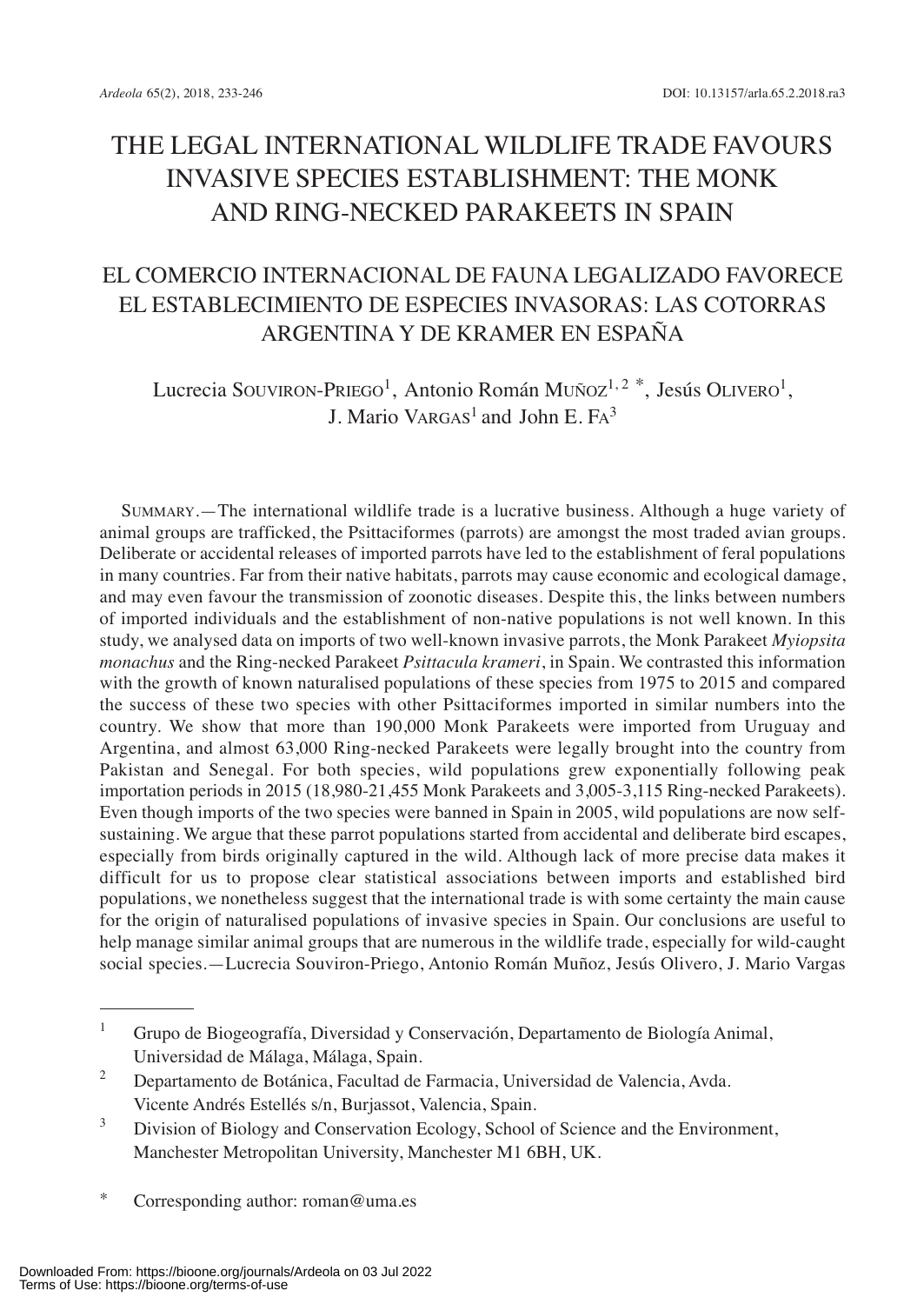& John E. Fa. (2018). The legal international wildlife trade favours invasive species establishment: the Monk and Ring-neked Parakeets in Spain. *Ardeola,* 65: 233-246.

*Key words*: biological invasions, CITES, *Myiopsitta monachus*, pet trade, *Psittacula krameri*.

RESUMEN.—El comercio de fauna es un negocio muy lucrativo a nivel internacional, siendo el orden de los Psitaciformes uno de los más traficados dentro del grupo de las aves. Las sueltas directas o indirectas de estos animales han permitido el establecimiento de poblaciones asilvestradas en numerosos países, lejos de sus hábitats de origen, donde estas aves pueden ocasionar daños ecológicos, económicos y favorecer la transmisión de enfermedades zoonóticas. Pese a ello, la relación entre el número de individuos importados y el crecimiento de las poblaciones salvajes en zonas no nativas no se ha estudiado en profundidad. En esta investigación analizamos los datos de las importaciones en España de dos especies invasoras muy conocidas: la cotorra argentina *Myiopsita monachus* y la cotorra de Kramer *Psittacula krameri*, y contrastamos esta información con el crecimiento de las poblaciones naturalizadas entre 1975 y 2015, además de comparar el éxito de estas dos especies con otras especies de Psittaciformes que fueron importadas en números similares. Encontramos que más de 190.000 cotorras argentinas y casi 63.000 cotorras de Kramer fueron legalmente importadas en España. Argentina y Uruguay fueron los principales países exportadores para la cotorra argentina y Pakistán y Senegal para la cotorra de Kramer. Las poblaciones asilvestradas crecieron exponencialmente tras el pico de importación de ambas especies, alcanzando las mayores cifras en 2015 (18.980-21.455 cotorras argentinas y 3.005-3.115 cotorras de Kramer). A pesar de que las importaciones se prohibieron en 2005, las poblaciones naturalizadas continúan creciendo exponencialmente debido a que actualmente son autosostenibles. Sugerimos que estas poblaciones empezaron por liberaciones accidentales y deliberadas, especialmente de individuos de origen salvaje y no procedentes de la cría en cautividad. Aunque la escasez de datos nos dificultó el poder realizar asociaciones claras estadísticamente entre las importaciones y las poblaciones establecidas, concluimos que el comercio internacional es con certeza la principal causa del origen de las dos cotorras en España. Nuestras conclusiones son útiles para ayudar a gestionar grupos similares que son diana en el comercio de fauna, especialmente para especies sociales capturadas en el medio silvestre. —Lucrecia Souviron-Priego,Antonio Román Muñoz,Jesús Olivero,J. Mario Vargas & John E. Fa. (2018). El comercio internacional de fauna legalizado favorece el establecimiento de especies invasoras: las cotorras argentina y de Kramer en España. *Ardeola,* 65: 233-246.

*Palabras clave*: invasiones biológicas, CITES, *Myiopsitta monachus*, mascotismo, *Psittacula krameri*.

#### **INTRODUCTION**

Humans have kept animals as pets since ancient times(Hughes, 2003), an activity that has persisted in all societies throughout history (Williams, 1956; Ucko & Dimbleby, 1969, Driscoll & Macdonald, 2010). In the last century, a rise in the pet trade and in the use of wildlife products, illegal and legal, has dramatically boosted animal movements across frontiers (Oldfield, 2003). Such trade, if uncontrolled, can directly threaten biodiversity (Rosen & Smith, 2010; Phelps *et al.*, 2016), may cause the spread of zoonotic diseases (Smith *et al.*, 2012; Mazza *et al*.,

Downloaded From: https://bioone.org/journals/Ardeola on 03 Jul 2022 Terms of Use: https://bioone.org/terms-of-use

2014) as well as open the gateway for biological invasions (Reino *et al.*, 2017).

Populations of numerous vertebrate taxa from fish to mammals are legally caught alive from the wild and are sold as exotic pets or for exhibition (Kisling, 2000; Natusch & Lyons, 2012; Bush *et al.*, 2014). Birds, most often traded for pets, are also among the most successful invaders; many species becoming naturalised in many countries in which they can cause extensive damage to agriculture and natural environments(Hulme *et al.*, 2009; Simberloff, 2014; Turbè *et al*., 2017). Parrots (Psittaciformes), one of the most popular birds to be traded for pets, are known to success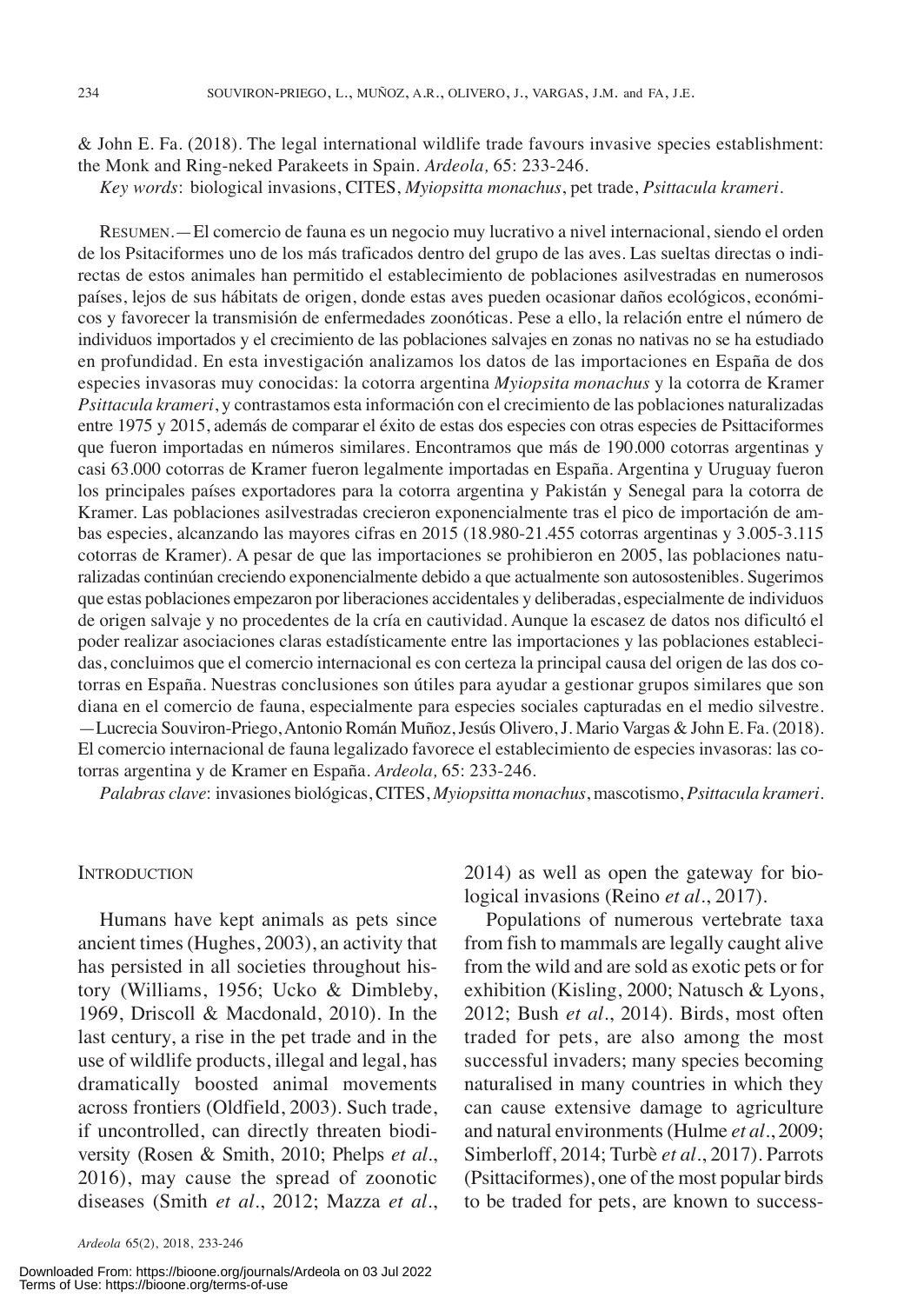fully become established in new environments as a result of accidental escapes or deliberate releases (Abellán *et al.*, 2017; Cardador *et al.*, 2017; Mori *et al.*, 2017).

In the last decade, almost 63% of all known parrot species have been imported into Spain, especially for pets (BirdLife International, 2016; CITES, 2016). This group, together with ducks and geese (Anseriformes) and perching birds (Passeriformes), are the most traded bird orders in the Iberian Peninsula (Abellán *et al.*, 2016). Among the imported parrot species, the Monk Parakeet *Myiopsitta monachus* and the Ring-necked Parakeet *Psittacula krameri* have become rapidly naturalised across the country and beyond (Cardador *et al.*, 2016; Molina *et al.*, 2016; Somoza *et al.*, 2018). It has been demonstrated that these feral populations negatively affect native wildlife, including other avian species (Yosef *et al*., 2016) and mammals (Hernández-Brito *et al.*, 2014).

In this study, we examined the trends in the number of individuals of the Monk Parakeet and the Ring-necked Parakeet, which entered Spain legally. We compared the growth in this trade with the known establishment and increase of feral populations in the country. In particular, we addressed the following questions: (i) What is the volume of parakeets imported over time? (ii) Where did these individual animals originate and what was the purpose of their import? (iii) How have feral populations evolved in the study period regarding the number of imported individuals? (iv) How have regulatory changes modified the evolution of imports in the study period? and (v) How can our observations for these species help us manage other potential invasive taxa?

### **METHODS**

## *Study species*

The Monk and Ring-necked Parakeets, native to South America and Central Africa-Asia respectively, have been popular pets since before the 1970s (Bull, 1973). Millions of individuals of these two species have been captured and bred for export worldwide, and introduced into different parts of the world (Muñoz & Real, 2006; Russello *et al.*, 2008; Strubbe & Matthysen, 2009a; Pârâu *et al.*, 2016; Postigo *et al.*, 2016). Both species share a powerful and unpleasant yell, which is often the reason why many owners may have released birds(Muñoz & Real, 2006, Strubbe & Matthysen, 2009a).

Feral populations of these two species are known to pose threats to a country's economy (Davis, 1974; Avery *et al.*, 2002; Stafford, 2003; Tala *et al.*, 2005) and biodiversity (Strubbe & Matthysen, 2007; 2009b; Czajka, 2011; Hernández-Brito *et al.*, 2014; Menchetti & Mori, 2014; Menchetti *et al.*, 2014; Peck *et al.*, 2014). The Ring-necked Parakeet, in particular, is amongst the top 100 most problematic alien species in Europe (DAISIE, 2009).

The first record of a free-living Monk Parakeet in Spain dates back to 1975, when two individuals were seen in Barcelona and Murcia urban areas (Molina *et al.*, 2016). Evidence of the presence of feral Ring-necked Parakeets is even earlier: a specimen was hunted in Caceres province in 1970 (Pérez-Chiscano, 1971). Since then, both species have expanded their range throughout Spain, especially in and around large cities (Batllori & Nos, 1985; De Juana, 1985, 1989; Sol *et al.*, 1997; Muñoz & Real, 2006; Somoza *et al.*, 2018) and have the potential for spreading even more widely (Real *et al.*, 2008; Muñoz, 2016; Muñoz *et al.*, 2018).

## *Data collection*

We consulted the trade database from the Convention on International Trade in Endangered Species of Wild Fauna and Flora (CITES) to obtain data on the number of Psittaciformes legally imported into Spain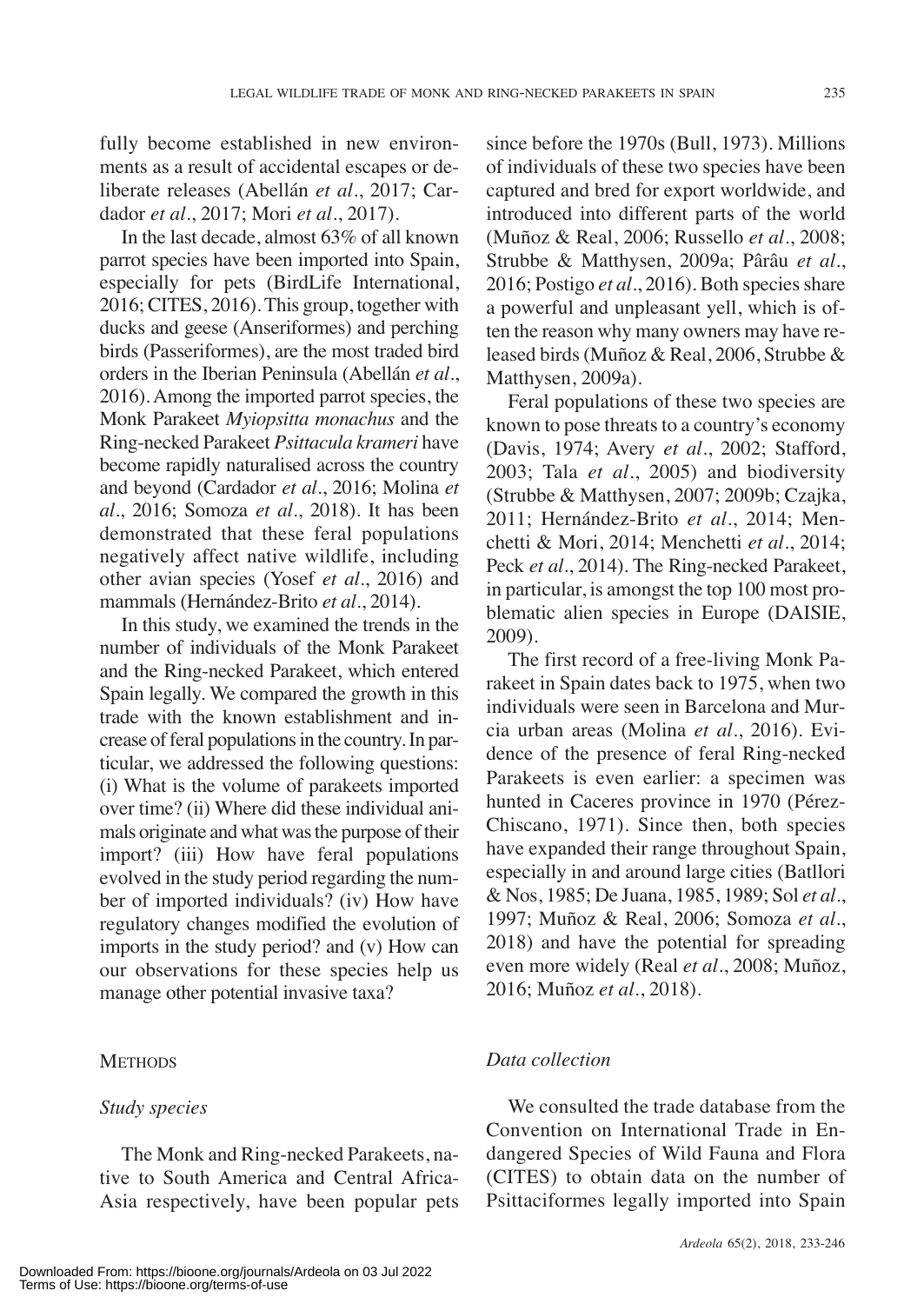during 1975-2015. The use and treatment of the data followed the guidelines set in CITES (2013). Three types of import/export data can be found in the CITES (2016) database: comparative tabulation reports, gross reports and net reports. We used data in the comparative tabulation reports because they provide information on origin, source and purpose of imported animals. We examined the total annual number of reported Monk and Ring-necked Parakeets in Spain, their origin, whether they were wild caught or bred in captivity, and the reason for the importation. Data suspected to be duplicate according to CITES guidelines (2013) were removed. CITES trade database only considers data at the country level, which precludes further analysis on smaller territorial units.

We also gathered information on known population numbers for both species in the wild. Three population estimates were obtained from the literature for 1997, 2002, and 2015. Data for 1997 and 2002 were compiled from information contained in the *Ornithological News* published by SEO/BirdLife in the scientific journal *Ardeola* and published atlases of breeding birds in Spain (Purroy, 1997; Martí & del Moral, 2003), as well as from local bird reports. For 2015, we used data from the latest wild population standardized national censuses carried out in 2015 (Molina *et al.*, 2016; Somoza *et al.*, 2018).



FIG. 1.—Number of Psittaciformers imported in Spain since CITES was implemented. The 10 most important species, out of a total of 252 reported, are indicated in the graph. *[Número de Psittaciformes importados desde que CITES fue implementado en España. El gráfico muestra las 10 especies más importadas, mientras que la categoría "otros" representa el resto (252 especies).]*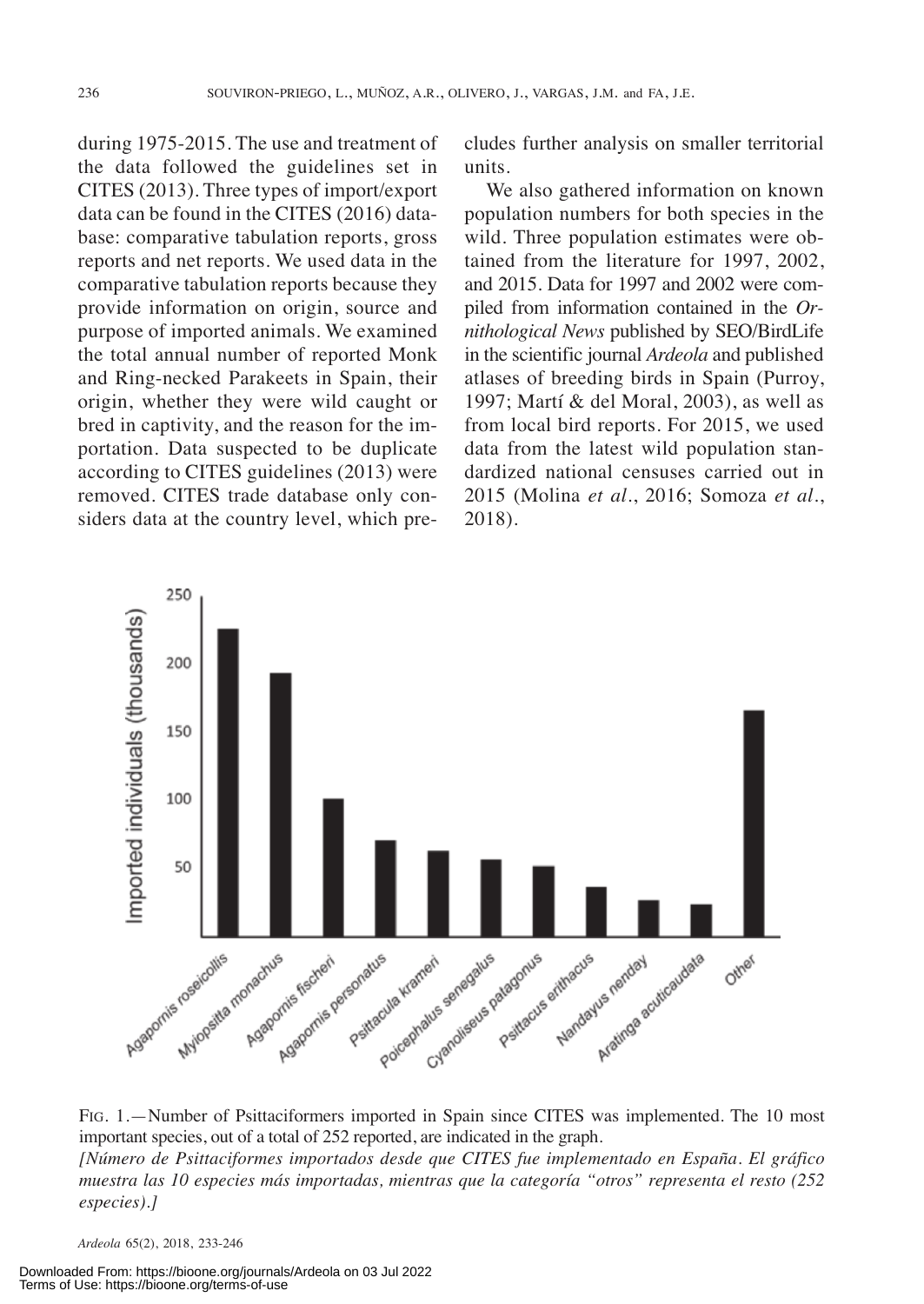#### LEGAL WILDLIFE TRADE OF MONK AND RING-NECKED PARAKEETS IN SPAIN 237

#### **RESULTS**

## *Numbers, countries and destination of imported birds*

Between 1978 and 2015, more than 1 million parrots of 252 species were legally imported into Spain. Most birds belonged to three genera: *Agapornis* (409,417 individuals), *Myiopsitta* (194,086 individuals) and *Psittacula* (62,799 individuals, 95% of these being Ringnecked Parakeets). Monk and Ring-necked Parakeets were the second and fifth-most imported species respectively (Figure 1).

The most common country of origin for the Monk Parakeet was Uruguay (87%), followed by Argentina (13%). In the case of the Ringnecked Parakeet, the main exporting countries were Pakistan (77%) and Senegal (20%) (Figure 2). Most birds imported of both species were wild caught, though a large proportion of individuals (24% for the Monk Parakeet and 46% for the Ring-necked Parakeet) were declared of unknown origin

(Figure 3). Most individuals (99.9%) were imported as pets, the rest being imported for research purposes or exhibition in zoos.

#### *Import trends*

The first declared importations of Monk Parakeets and Ring-necked Parakeets occurred in 1986 and 1987, respectively. The last recorded importations in our database date from 2005 for both species. Peak importations for the Monk Parakeet occurred mainly during the period 1989-1995, while the Ring-necked Parakeet was mostly imported over the period 1998-2001 (Figure 4).

### *Feral population numbers*

Monk and Ringed-necked Parakeet feral populations grew exponentially since first breeding populations were detected, after an establishment phase of approx. 10-20 years





*[Principales países exportadores de la cotorra argentina (a) y la cotorra de Kramer (b). Uruguay fue* el origen más común para los individuos de cotorra argentina mientras que Pakistán lo fue para la de *Kramer.]*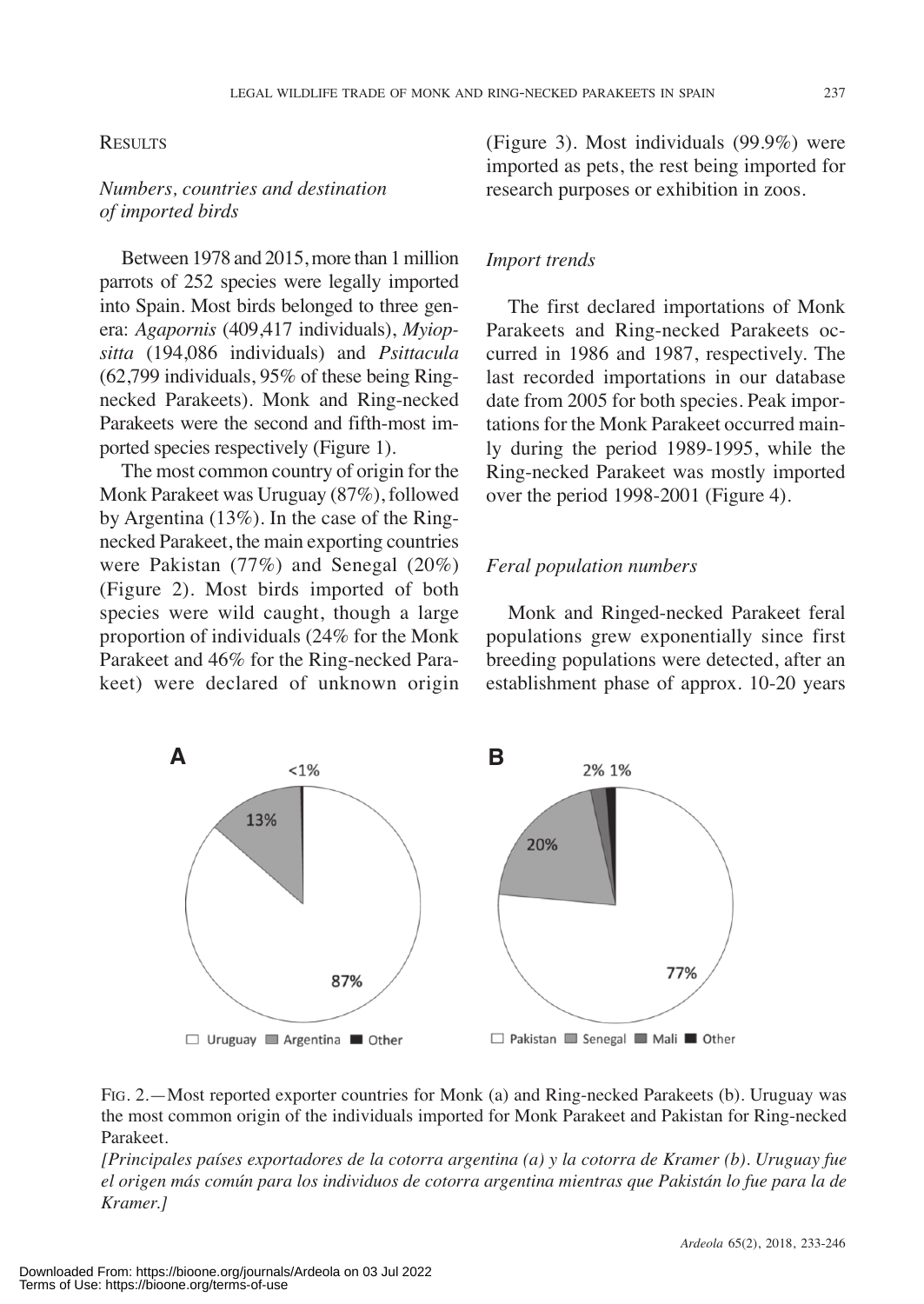

FIG. 3.—Proportion of individuals of Monk (a) and Ring-necked Parakeets (b) by source origin. The most amount the individuals of Monk Parakeet were captured from the wild and less than 1% were captive born. This proportion was bigger for Ring-necked Parakeet (3%) though it is quite small in comparison with the wild caught animals. A huge proportion of the animals' source origin was unidentified. [Porcentaje de individuos de cotorra argentina (a) y de Kramer (b) según la fuente de origen. La inmensa *mayoría de ejemplares de cotorra argentina procedieron de capturas en la naturaleza, con menos de 1% de animales procedentes de la cría en cautividad. Esta proporción fue más grande para la cotorra de Kramer (3%), pero muy pequeña en comparación con el número de ejemplares procedentes de capturas. Hubo un porcentaje considerable de ejemplares para ambas especies cuyo origen era desconocido.]*

since initial observations. Original population estimates for Monk Parakeet in Spain were of around 1,300 individuals in 1997 (Muñoz & Ferrer, 1997), almost doubling by 2002 (Muñoz, 2003a). In 2015, the population size was 18,980-21,455 individuals throughout Spain (Molina *et al.*, 2016). For the Ringnecked Parakeet, the first population estimate was about 150 birds in 1997, tripled in 2002, and had multiplied by approximately 20 by 2015, with 3,005-3,115 estimated individuals (Muñoz, 2003b; Somoza *et al.*, 2018).

## *Relationship between imports and wild populations*

Population increases in the wild were later than peak importation periods(1989-1995 for the Monk Parakeet, and 1997-2001 for the Ring-necked Parakeet). Feral populations of the two species grew exponentially throughout

Downloaded From: https://bioone.org/journals/Ardeola on 03 Jul 2022 Terms of Use: https://bioone.org/terms-of-use

the study period, with the population peaks in both cases occurring after importations ceased. The average annual growth rate (AAGR) between 1997 and 2002 for the Monk Parakeet was 167 animals per year. This number increased by a factor of almost 8 during the next 13 years, with an AAGR of 1,276 birds per year between 2002 and 2015. For the Ring-necked Parakeet, the AAGR between 1997 and 2002 was 26 animals per year, and again around 8 times higher, 206 animals, between 2002 and 2015.

## **DISCUSSION**

## *The magnitude of Monk and Ring-necked Parakeets trade in Spain*

Monk and Ring-necked Parakeets are abundant in their original ranges, and considered agricultural pests in some areas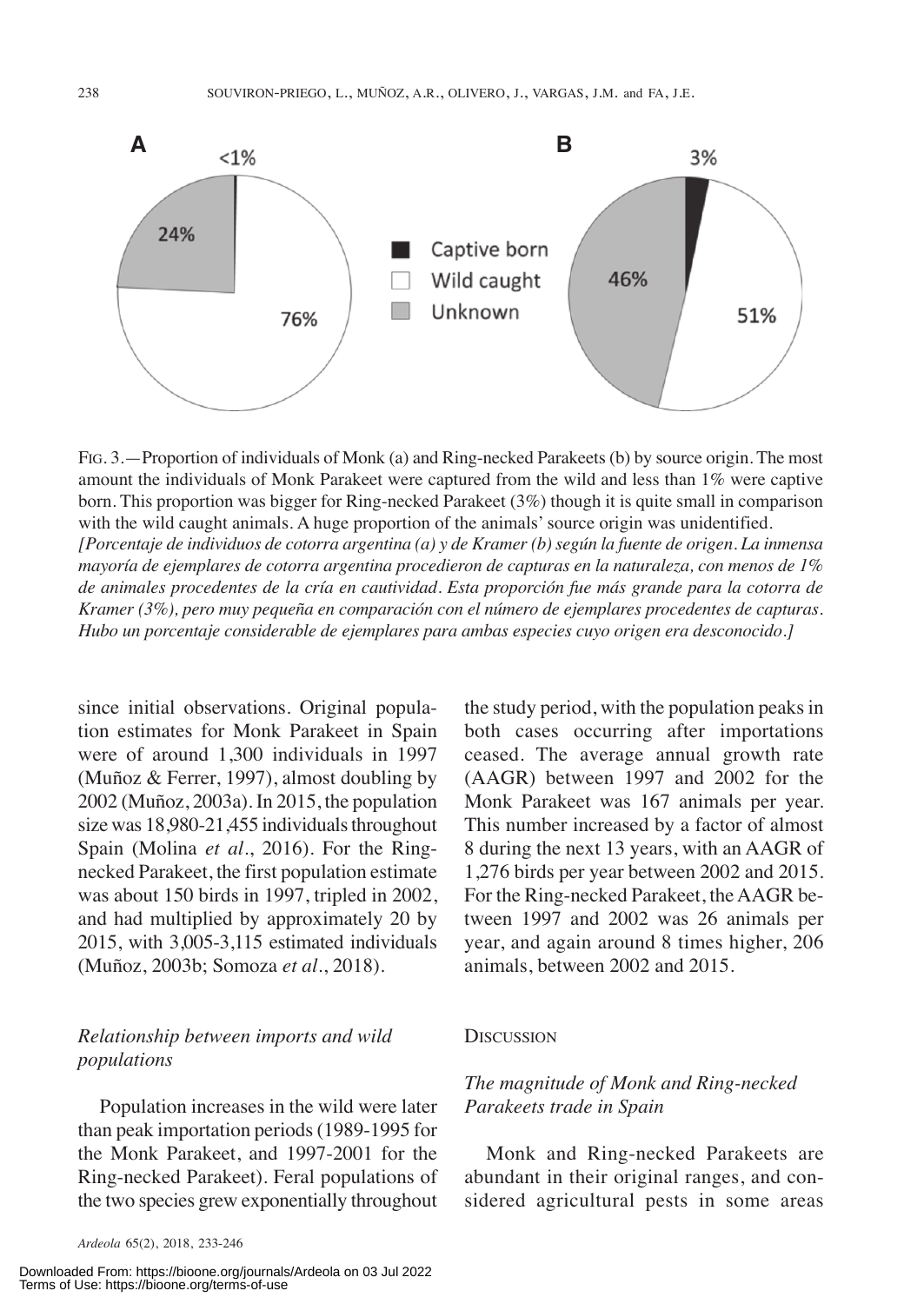

FIG. 4.—Comparison between the number of individuals of Monk and Ring-necked Parakeets legally introduced each year with the growth of their wild populations in Spain during the same study period. Lines represent the import of individuals mainly intended for commercial purposes, and bars represent population estimates and censuses for Monk and Ring-necked Parakeets, respectively.

*[Comparación entre el número de individuos de cotorra argentina y de Kramer que fueron legalmente introducidos cada año con el crecimiento de las poblaciones naturalizadas en España durante el mismo periodo de estudio. Las líneas representan los especímenes importados principalmente por motivos comerciales, mientras que las barrasrepresentan las estimaciones poblacionales y censos de ambas especies.]*

(Mott, 1973; Khan *et al.*, 2004; Volpe & Aramburú, 2011). This has enabled the collection and export of thousands of birds during decades. Both parakeet species have been the commonest and cheapest parrots available in pet shops in Spain until 2013, before the law prohibited their sale. In just 19 years, more than 190,000 birds of Monk and almost 63,000 Ring-necked Parakeets were legally imported into Spain, mostly to meet the demand for pet animals. This means that one in every four parrots that entered Spain belonged to these two mentioned species. These numbers are much higher than previously thought, however, this amount should be considered a minimum figure, since parrots are attractive in the black mar-

ket and a huge unreported number could have entered the country (Weston & Memon, 2009; Pires, 2012; Tella & Hiraldo, 2014). In addition, according to the net import CITES report, 258,273 Monk and 80,000 Ring-necked Parakeets were brought into Spain during 1975-2015, a higher figure than the reported numbers in the CITES comparative tabulation reports (see above).

### *Origin of parakeets*

Our findings support recent genetic studies for both species in Spain (Edelaar *et al.*, 2015; Jackson *et al.*, 2015) that Ring-necked Parakeets in Spain comprised birds origi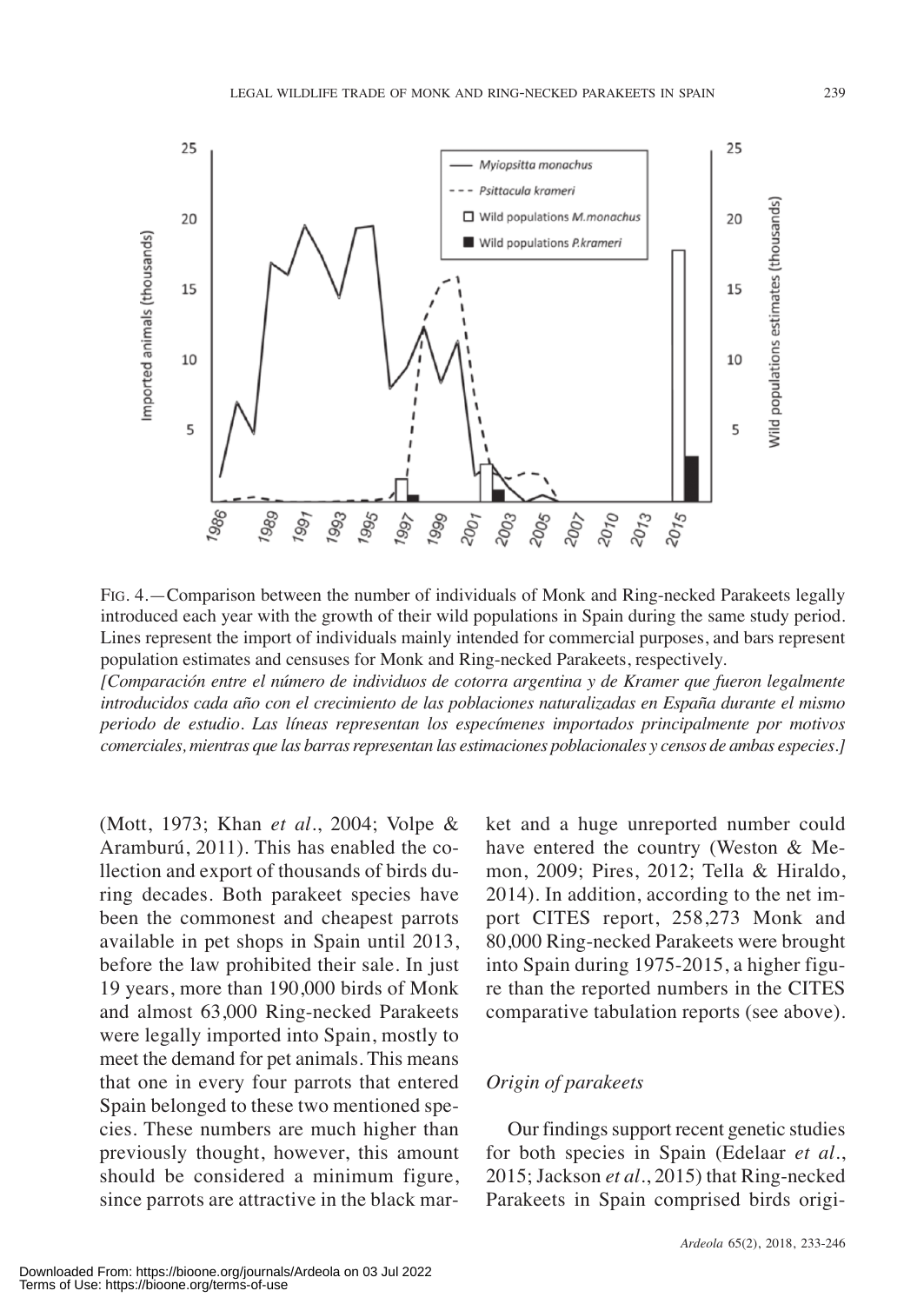nating mostly from Asia (Muñoz, 2003a), as is the case for the UK (Pithon & Dytham, 2002) and the United States (Juniper & Parr, 1998). However, according to the CITES trade data base, we show that most birds (77%) came from Asia *(P. k. borealis*), but 20% of individuals had an African origin, belonging to the subspecies *P. k. krameri.* This is interesting, since there are hardly any wild African Ring-necked Parakeets in the naturalised populations in Spain. Cardador *et al.* (2016) suggested that the lack of wild-origin African individuals in comparison to their Asian counterparts may be due to the poor suitability of the Spanish environments, which would not allow them to adapt and establish successfully. For the Monk Parakeet, nonetheless, our findings reaffirm that most feral individuals are *M. m. monachus*, a subspecies native to the South America region, between Uruguay and eastern Argentina. This is consistent with the genetic analyses by Rusello *et al.* (2008). Uruguay and Argentina are the main exporters for this species worldwide (Edelaar *et al.*, 2015).

## *Why are Monk and Ringed-necked Parakeets so successful?*

According to our results, imported Monk and Ringed-necked Parakeets in Spain were mostly captured from the wild, with a significant percentage of individuals with an unknown origin, being potentially wild-caught as well (Figure 3). It is well known that birds, which have been captured from the wild, are more adaptable and have higher success for establishing in case of release (Cabezas *et al.*, 2013; Abellan *et al.*, 2017). In contrast, animals which have been born into a controlled environment have difficulty in adapting to the wild if released or escaped, because they have not learnt the most important skills for surviving in nature and its ability to fly long

Downloaded From: https://bioone.org/journals/Ardeola on 03 Jul 2022 Terms of Use: https://bioone.org/terms-of-use

distances may be reduced (Cabezas *et al.*, 2013; Carrete & Tella, 2016). The genus *Agapornis* (lovebirds) is one of the most demanded Psittaciformes in Spain, with three species being imported even in larger numbers than Monk and Ring-necked Parakeets (Figure 1). However, almost 99% of the imported lovebirds were captive-born, which could be the main cause why these species have failed to establish themselves successfully in nature, even when the propagule pressure could have been larger.

## *The evolution of Monk and Ring-necked Parakeets trade and feral populations in Spain*

According to the existing records both species in Spain date back to the 1970s (Perez-Chiscano, 1971; Clavell *et al.*, 1991). Although it is indicative of an international trade at that time, it is not possible to quantify Monk and Ring-necked Parakeetsimported before that date, as CITES was not implemented in Spain yet. Even so, the great popularity of these parakeets as pets in Spain was later compared to other regions of Europe and America, where self-sustaining populations were recorded during the 1960s and 1970s (Bull, 1973; Butler, 2003). Besides CITES, there are different regulations concerning the traffic of exotic birds, European and national, which have influenced trade for years (Santos, 2012). The tightening of the laws for the trade of Monk and Ring-necked Parakeets has been noteworthy. Monk Parakeets were popularized as pets in Spain during the 1980s-1990s (Santa-Olalla *et al.*, 2014), when laws were more permissive than today. The highest peaks occurred between 1989- 1995, with almost 20,000 imported birds reported per year (Figure 4). In 1997, there was a strong importation decrease that coincided with the first wild population estimate (>1.300 established birds) (Martí & del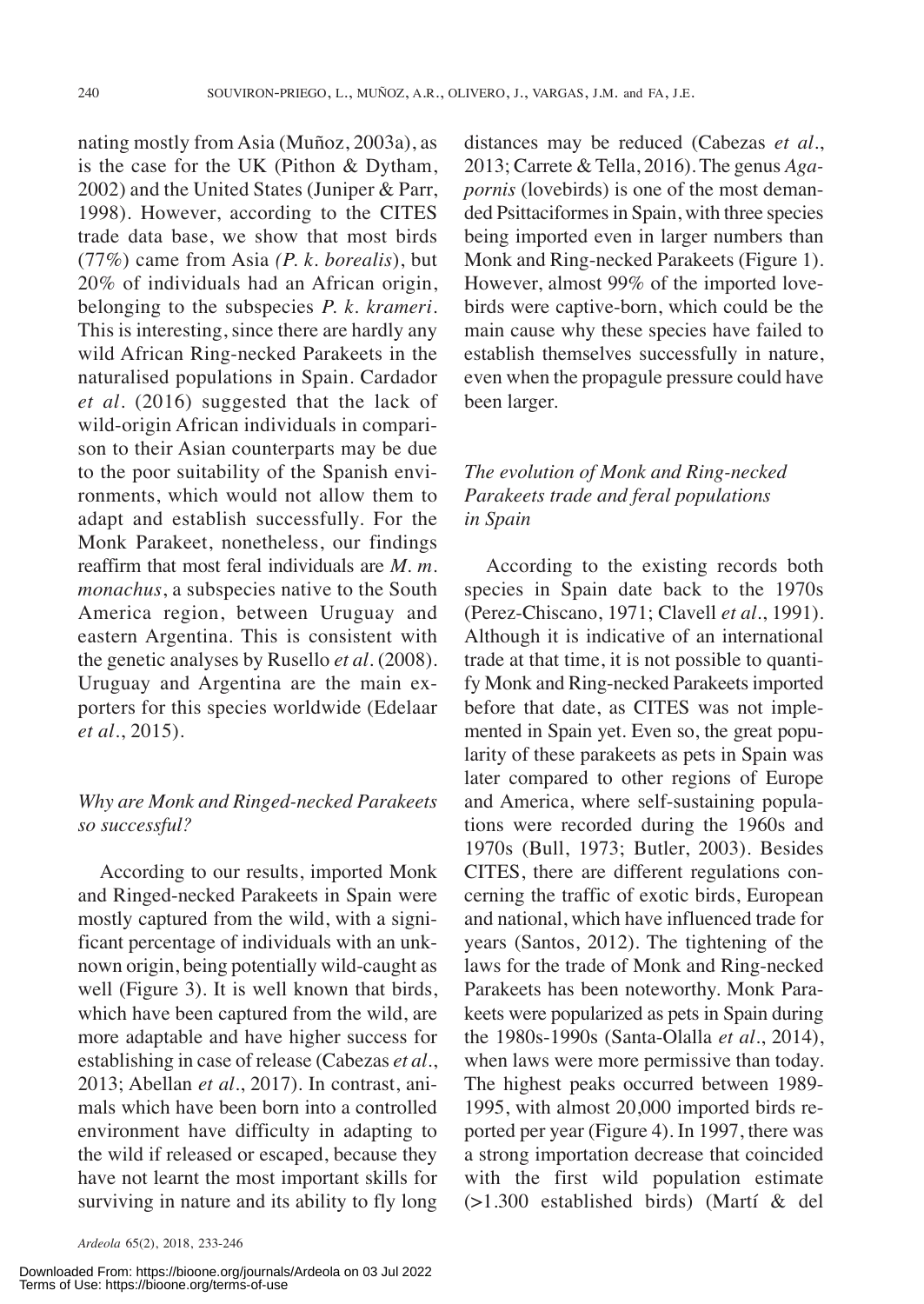Moral, 2003). Importations were affected by the European Law "On the protection of species of wild fauna and flora by regulating trade therein" (Council Regulation –EC-338/97), which, in the article 4.6.d imposed "Limitations on live specimens of species for which it has been established that their introduction into the natural environment of the Community presents an ecological threat to wild species of fauna and flora indigenous to the Community". When Monk Parakeet imports decreased, they were shortly after replaced in the market with the Ring-necked Parakeet (Figure 4).

The avian influenza crisis in the earlier 2000s severely affected the trade of domestic and exotic birds because of health alert worldwide (Van Borm *et al.*, 2005; Karesh *et al.*, 2005; Karesh *et al.*, 2007; Van den Berg, 2009). The European Union temporally banned the entrance of wild birds in 2005, and this measure became permanent in 2007 (Carrete & Tella, 2008). In Spain, more restricted laws were implemented in the following years regarding invasive species, banning completely the trade and possession of Monk and Ring-necked Parakeets (Real Decreto 630/2013). Even so, the last imported Monk Parakeet was reported in 2008.

Although there have been practically no imports of both species in 16 years, wild populations have grown in such a way that they can sustain themselves through breeding without the need of new introductions. There was an exponential growth of Monk Parakeet wild populations between 2002 and 2015, increasing from 2,300 to almost 18,000 birds. The growth was also significant for the Ringnecked Parakeet, which increased from 467 birds to over 3,000 in 13 years (SEO/BirdLife, 2016a, b).

In both cases, intentional or accidental releases currently play a key role in the appearance of new populations. The fear of possible fines regarding bird possession, as a result of the new regulatory restrictions, may

have played a role in it. This situation would be an example of how more tightening laws regarding to the control of the wildlife trade could paradoxically increase the problem of invasive species if they are not properly applied (Carrete & Tella, 2008).

## *The wildlife trade of other Psittaciformes species in Spain and the hazard of introducing new potential invasive species*

Many other parrot species were and are imported to Spain with not many restrictions regulating their trade. The high demand in highly populated cities facilitates the presence of these birds in pet stores throughout the country (Gulx *et al.*, 1997; Weston & Memon, 2009). Several species of genera such as *Aratinga*, *Poicephalus* and *Nandayus*, have been seen in the wild in different parts of Spain, and some of them may be considered as potential breeders, although still in low numbers (Martínez-Santos & Grupo de Aves exóticas, 2012). The Senegal Parrot *Poicephalus senegalus* was the seventh most imported species in Spain, indicative of its commercial interest (Figure 1). Although it is not considered invasive in Spain and there are no specific laws prohibiting its possession and trade, it starts to appear as a breeding species in different parts of Spain as the Canary Islands, Valencia, Barcelona (Grupo de Aves exóticas, 2016) and Málaga (unpublished data). This species, probably in its first steps of the invasion process, could be another example of how legal wildlife trade in large scales facilitates the establishment of exotic and potentially invasive species. More preventive measures must be added regarding the trade of certain potentially invasive taxa, restricting (even banning) imports for commercial purposes. Education on the negative consequences of an uncontrolled international wildlife trade should play an important role in our society, in or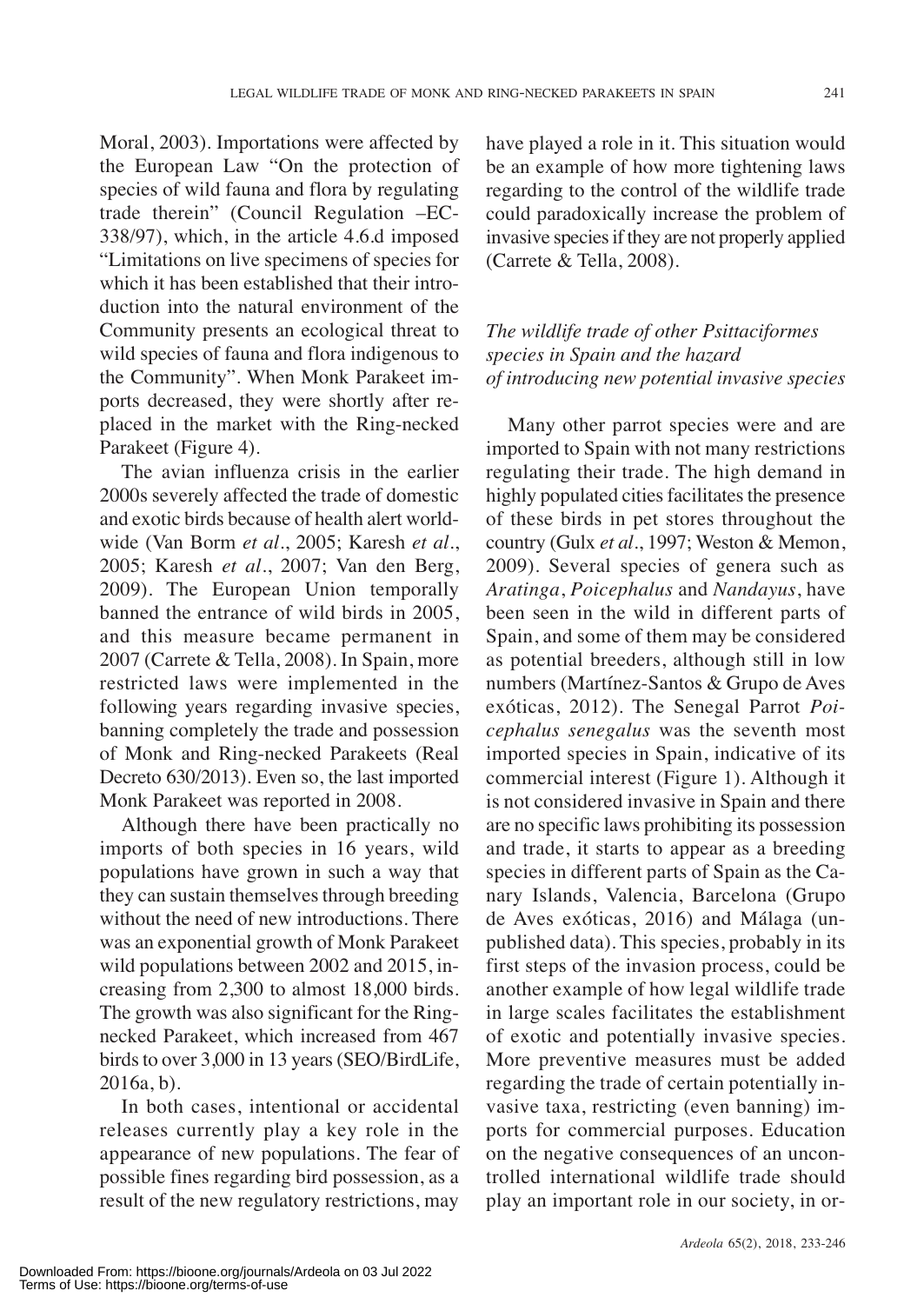der to prevent the potential consequences of this business on the conservation of biodiversity.

ACKNOWLEDGEMENTS.—ARM was supported by the Juan de la Cierva Program (FJCI-2014-20653), of the Spanish MECD. Partial funding was obtained by the Spanish Ministry of Agriculture, Food and Environment, Spanish National Park's Network (project 1098/2014). We thank the former director of SOIVRE Málaga,Arturo David Magno-Gómez and the Spanish CITES committee for the invaluable information provided for this article. We also thank Darío Chamorro for advice in the use of vector graphics editors.

AUTHOR'S CONTRIBUTIONS.—L. Souviron-Priego: Main author. She was responsible of writing most of the article, as well as the bibliography search. A. Román Muñoz: Main driver of developing this manuscript. He helped and advised to the main author on the structure of the manuscript. J. Olivero: Adviser. Helped and advised to the main author on the structure of the manuscript, especially in the methods section. J. Mario Vargas: Adviser. He helped in the first stages of the manuscript. J.E. Fa: Main adviser. He was in charge of giving the final assessment, as well as fine-tuning the grammatical structure in English.

#### **REFERENCES**

- Abellán, P., Carrete, M., Anadón, J.D., Cardador, L. & Tella, J.L. (2016). Non-random patterns and temporal trends (1912-2012) in the transport, introduction and establishment of exotic birds in Spain and Portugal. *Diversity and Distributions*, 22: 263-273.
- Abellán, P., Tella, J.L., Carrete, M., Cardador, L. & Anadón, J.D. (2017). Climate matching drives spread rate but not establishment success in recent unintentional bird introductions. *Proceedings of the National Academy of Sciences*, 114: 201704815.
- Avery, M.L., Greiner, E.C., Lindsay, J.R., Newman,J.R. & Pruett-Jones, S. (2002). Monk Para-

Downloaded From: https://bioone.org/journals/Ardeola on 03 Jul 2022 Terms of Use: https://bioone.org/terms-of-use

keet management at electric utility facilities in South Florida. *Proceedings 20th. of the Vertebrate Pest Conference*, 20: 140-145.

- Batllori, X. & Nos, R. (1985). Presencia de la cotorrita gris (*Myiopsitta monachus*) y de la cotorrita de collar (*Psittacula krameri*) en el área metropolitana de Barcelona. *Miscellania zoológica*, 9: 407-411.
- BirdLife International (2016). Available at: http://datazone.birdlife.org/home.
- Bull, J. (1973). Exotic birds in the New York city area. *The Wilson Bulletin*, 85: 501-505.
- Bush, E.R., Baker, S.E. & Macdonald, D.W. (2014). Global trade in exotic pets 2006-2012. *Conservation biology: the journal of the Society for Conservation Biology*, 28: 663-676.
- Butler, C.J. (2003). *Population biology of the introduced rose-ringed parakeet* Psittacula krameri *in the UK.* University of Oxford. United Kingdom.
- Cabezas, S., Carrete, M., Tella, J.L., Marchant, T.A. & Bortolotti, G.R. (2013). Differences in acute stress responses between wild-caught and captive-bred birds: A physiological mechanism contributing to current avian invasions? *Biological Invasions*, 15: 521-527.
- Cardador, L., Carrete, M., Gallardo, B. & Tella, J.L. (2016). Combining trade data and niche modelling improves predictions of the origin and distribution of non-native European populations of a globally invasive species. *Journal of Biogeography*, 43: 967-978.
- Cardador, L., Lattuada, M., Strubbe, D., Tella, J.L., Reino, L., Figueira, R. & Carrete, M. (2017). Regional bans on wild-bird trade modify invasion risks at a global scale. *Conservation Letters*, 10: 717-725.
- Carrete, M. & Tella,J. (2008). Wild-bird trade and exotic invasions: a new link of conservation concern? *Frontiers in Ecology and the Environment*, 6: 207-211.
- Carrete, M. & Tella, J.L. (2016). Rapid loss of antipredatory behaviour in captive-bred birds is linked to current avian invasions. *Scientific Reports*, 5: 18274.
- CITES (2013). *A guide to using the CITES Trade Database*.
- CITES (the Convention on International Trade in Endangered Species of Wild Fauna and Flora) (2016). Available at: https://trade.cites.org/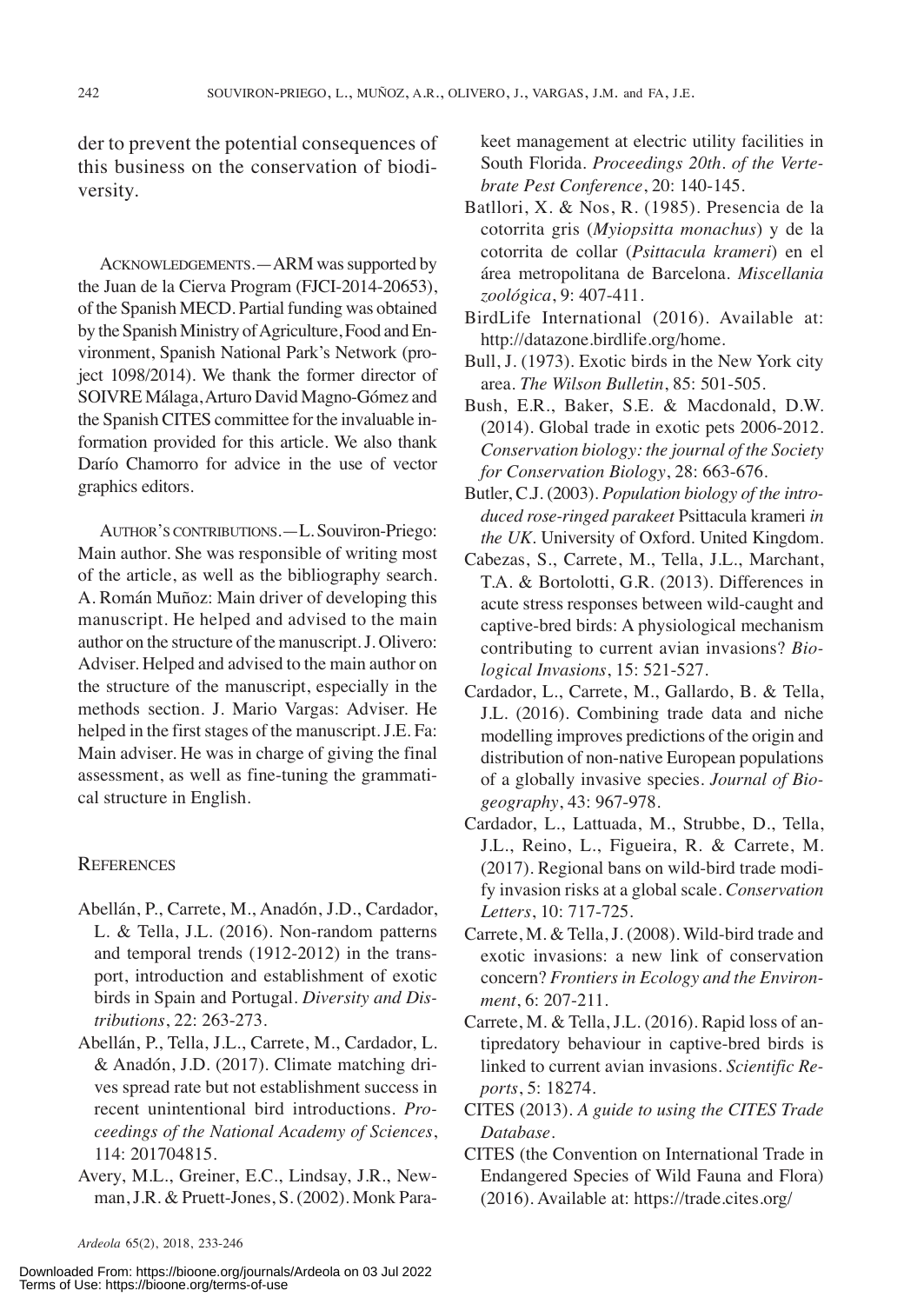- Clavell, J., Martorell, E., Santos, D.M. & Sol, D. (1991). Distribució de la Cotorreta de Pit Gris *Myopsitta Monachus* a Catalunya. *Butlletí del Grup Català d'Anellament*, 8: 15-18.
- Czajka, C. (2011). Resource use by non-native Ring-necked Parakeets (*Psittacula krameri*) and native Starlings (*Sturnus vulgaris*) in Central Europe. *The Open Ornithology Journal*, 4: 17-22.
- DAISIE (2009). *Handbook of Alien Speciesin Europe.* Springer Netherlands. Dordrecht.
- Davis, L.R. (1974). The monk parakeet: A potential threat to agriculture. *Proceedings of the 6th Vertebrate Pest Conference*, 253-256.
- Driscoll, C.A. & Macdonald, D.W. (2010). Top dogs: wolf domestication and wealth. *Journal of biology*, 9: 10.
- Edelaar, P., Roques, S., Hobson, E.A., Gonçalves da Silva,A.,Avery, M.L., Russello, M.A., Senar, J.C., Wright, T.F., Carrete, M. & Tella, J.L.  $(2015)$ . Shared genetic diversity across the global invasive range of the monk parakeet suggests a common restricted geographic origin and the possibility of convergent selection. *Molecular Ecology*, 24: 2164-2176.
- Grupo de Aves exóticas (SEO/BirdLife) (2016). *Cuaderno de especies invasoras*. Available: http://grupodeavesexoticas.blogspot.com.es /search/label/Poicephalus senegalus
- Gulx, J.C., Jover, L. & Ruiz, X. (1997). Muestreos del comercio de psitácidos neotropicales en la ciudad de Barcelona, España: 1991-1996. *Ararajuba*, 5: 159-167.
- Hernández-Brito, D., Carrete, M., Popa-Lisseanu, A.G., Ibáñez, C. & Tella, J.L. (2014). Crowding in the city: Losing and winning competitors of an invasive bird. *PLoS ONE*, 9: e100593.
- Hughes, J.D. (2003). Europe as Consumer of Exotic Biodiversity: Greek and Roman times. *Landscape Research*, 28: 21-31.
- Hulme, P.E., Roy, D.B., Cunha, T. & Larsson, T.B. (2009). A pan-European inventory of alien species: Rationale, implementation and implications for managing biological invasions. *Handbook of Alien Species in Europe,* pp. 1-14. Springer Netherlands, Dordrecht.
- Jackson, H., Strubbe, D., Tollington, S., Prys-Jones, R., Matthysen, E. & Groombridge, J.J. (2015).Ancestral origins and invasion pathways

in a globally invasive bird correlate with climate and influences from bird trade. *Molecular Ecology*, 24: 4269-4285.

- De Juana, E. (1985). Cotorra Argentina *Myiopssita monachus*. Noticiario ornitologico. *Ardeola*, 80: 309-310.
- De Juana, E. (1989). Cotorra de Kramer *Psittacula krameri.* Noticiario ornitológico. *Ardeola*, 36: 231-264.
- Juniper, T. & Parr, M. (1998). *Parrots: a guide to the parrots of the world.* Yale University Press. Pica. Robertsbridge.
- Karesh, W.B., Cook, R.A., Bennett, E.L. & Newcomb, J. (2005). Wildlife trade and global disease emergence. *Emerging infectious diseases*, 11: 1000-1002.
- Karesh, W.B., Cook, R.A., Gilbert, M. & Newcomb, J. (2007). Implications of wildlife trade on the movement of avian influenza and other infectious diseases. *Journal of Wildlife Diseases*, 43: S55-59.
- Khan, H.A., Beg, M.A. & Khan, A.A. (2004). Breeding habitats of the Rose-ringed parakeet (*Psittacula krameri*) in the cultivations of central Punjab. *Pakistan Journal of Zoology*, 36: 133-138.
- Kisling, Jr, V.N. (2000). *Zoo and Aquarium History: Ancient Animal Collections To Zoological Gardens.* Kisling, V.N., Jr. (Ed.). Boca Raton. Florida.
- Martí, R. & del Moral, J.C. (2003). *Atlas de las aves reproductoras de España.* Sociedad Española de Ornitología (SEO/BirdLife). Madrid.
- Martínez-Santos, D. & Grupo de Aves exóticas (SEO/BirdLife) (2012). Especies establecidas (categoria C) presentes en España durante la realización del trabajo de campo de este atlas. *Atlas de las aves en invierno en España 2007- 2010,* pp. 628-640. Ministerio de Agricultura, Alimentación y MedioAmbiente-SEO/BirdLife. Madrid.
- Mazza, G., Tricarico, E., Genovesi, P. & Gherardi, F. (2014) Biological invaders are threats to human health: an overview. *Ethology, Ecology and Evolution*, 26: 112-129.
- Menchetti, M. & Mori, E. (2014). Worldwide impact of alien parrots (Aves Psittaciformes) on native biodiversity and environment: a review. *Ethology, Ecology & Evolution*, 26: 172-194.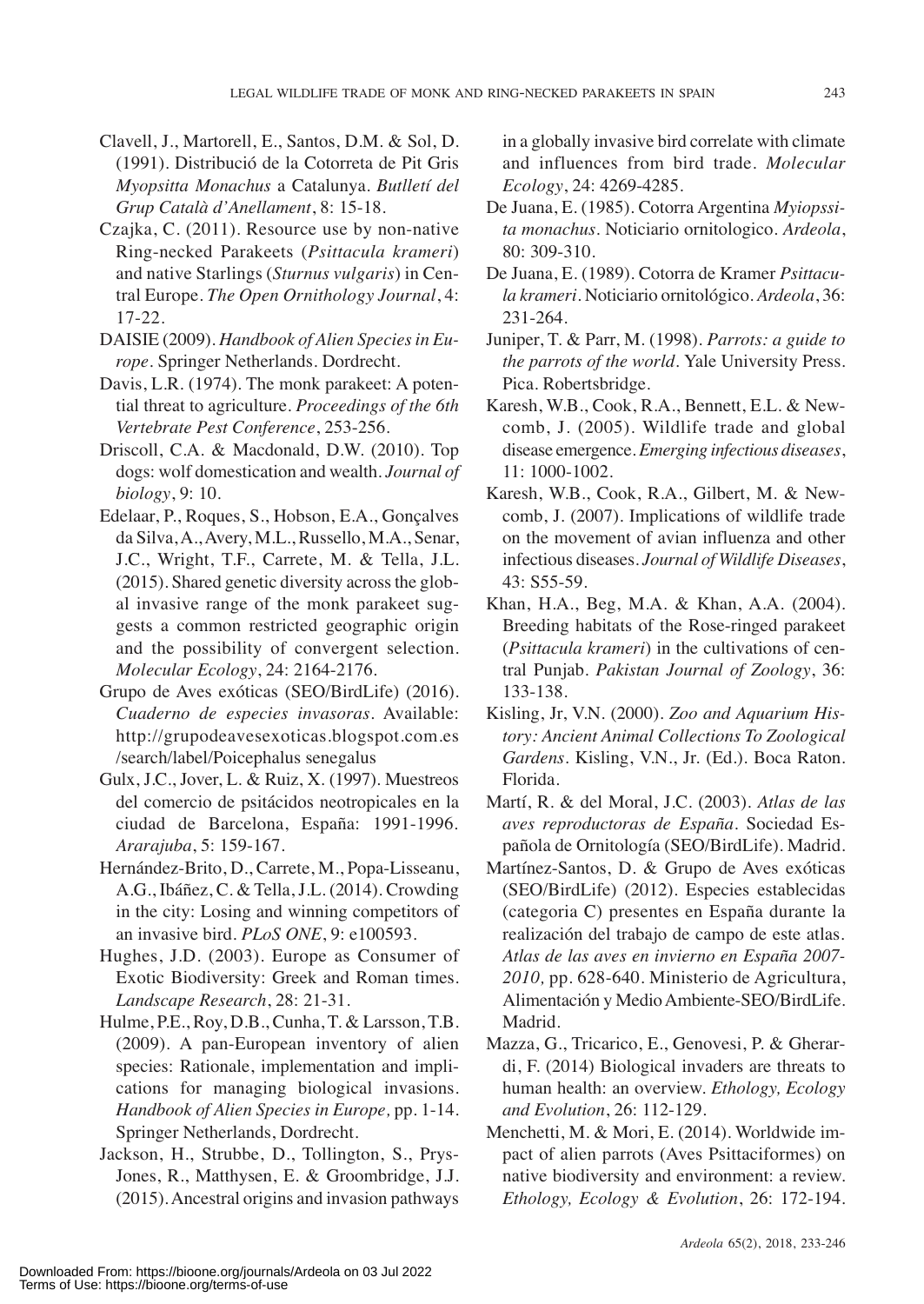- Menchetti, M., Scalera, R. & Mori, E. (2014). First record of a possibly overlooked impact by alien parrots on a bat (*Nyctalusleisleri*). *Hystrix*, 25: 61-62.
- Ministerio de Agricultura & Medio Ambiente (2013). *Real Decreto 630/2013, de 2 de agosto, por el que se regula el Catálogo Español de Especies Exóticas Invasoras*.
- Molina, B., Postigo, J.L., Muñoz, A.R. & del Moral, J.C. (2016). *La cotorra argentina en España: Población reproductora en 2015 y método de censo.* SEO/BirdLife. Madrid.
- Mori, E., Grandi, G., Menchetti, M., Tella, J.L., Jackson, H.A., Reino, L., Kleunen, A. Van Figueira, R. & Ancillotto, L. (2017). Worldwide distribution of non-native Amazon Parrots and temporal trends of their global trade worldwide distribution of non-native Amazon Parrots and temporal trends of their global trade. *Animal Biodiversity and Conservation*, 1: 49-63.
- Mott, D.F. (1973). Monk Parakeet damage to crops in uruguay and its control. *Bird Control Seminars Proceedings*. University of Nebraska. Lincoln.
- Muñoz, A.R. (2003a). Cotorra Argentina, *Myiopsitta monachus*. *Atlas de las aves reproductoras de España* (ed. by R. Martí and J.C. del Moral), pp. 638-639. Sociedad Española de Ornitología (SEO/BirdLife). Madrid.
- Muñoz, A.R. (2003b). Cotorra de Kramer, *Psittacula krameri*. *Atlas de las aves reproductoras de España* (ed. by R. Martí and J.C. del Moral), pp. 636-637. Sociedad Española de Ornitología (SEO/BirdLife). Madrid.
- Muñoz, A.R. (2016). Modelo predictivo de distribución. *La cotorra argentina en España, población reproductra en 2015 y método de censo* (ed. by B. Molina, J.L. Postigo, A.-R. Muñoz, and J.C. del Moral), pp. 54. SEO/BirdLife. Madrid.
- Muñoz, A.R., Carrasco, E., Souviron-Priego, L. & Real, R. (2018). El uso de modelos de favorabilidad para interpretar la distribución actual y predecirla distribución futura de la cotorra deKramer en España peninsular. *La cotorra de Kramer en España, población reproductora en 2015 ymétodo de censo. España peninsular*. SEO/BirdLife. Madrid.
- Muñoz, A.R. & Ferrer, X. (1997). Cotorra argentina *Myiopsitta monachus*. *Atlas de las Aves*
- Muñoz, A.R. & Real, R. (2006). Assessing the potential range expansion of the exotic monk parakeet in Spain. *Diversity and Distributions*, 12: 656-665.
- Natusch, D.J.D. & Lyons, J.A. (2012). Exploited for pets: the harvest and trade of amphibians and reptiles from Indonesian New Guinea. *Biodiversity and Conservation*, 21: 2899-2911.
- Oldfield, S. (2003). *The trade in wildlife: regulation for conservation.* Earthscan Publications (Ed.). London.
- Pârâu, L.G., Strubbe, D., Mori, E., Menchetti, M., Ancillotto, L., van Kleunen, A., White, R.L., Luna, Á., Hernández-Brito, D., Le Louarn, M., Clergeau, P., Albayrak, T., Franz, D., Braun, M.P., Schroeder, J. & Wink, M. (2016). Roseringed Parakeet populations and numbers in europe: A complete overview. *The Open Ornithology Journal*, 9: 1-13.
- Peck, H.L., Pringle, H.E., Marshall, H.H., Owens, I.P.F. & Lord, A.M. (2014). Experimental evidence of impacts of an invasive parakeet on foraging behavior of native birds. *Behavioral Ecology*, 25: 582-590.
- Pérez-Chiscano, J. (1971). Captura de *Psittacula k. krameri* (Scopoli) en el SE de la provincia de Cáceres. *Ardeola*, 15: 144-145.
- Phelps, J., Biggs, D. & Webb, E.L. (2016). Tools and terms for understanding illegal wildlife trade. *Frontiers in Ecology and the Environment*, 14: 479-489.
- Pires, S.F. (2012). The illegal parrot trade: a literature review. *Global crime*, 13: 37-41.
- Pithon, J.A. & Dytham, C. (2002). Distribution and population development of introduced Ring-necked Parakeets *Psittacula krameri* in Britain between 1983 and 1998. *Bird Study*, 49: 110-117.
- Postigo, J.L., Shwartz, A., Strubbe, D. & Muñoz, A.R. (2016). Unrelenting spread of the alien Monk Parakeet *Myiopsitta monachus* in Israel. Is it time to sound the alarm? *Pest Management Science*, 73: 349-353.
- Purroy, F.J. (1997). *Atlas de las Aves de España 1975-1995.* Lynx Editions (Ed.). Barcelona.
- Real, R., Márquez,A.L., Estrada,A., Muñoz,A.R. & Vargas,J.M. (2008). Modelling chorotypes of

Downloaded From: https://bioone.org/journals/Ardeola on 03 Jul 2022 Terms of Use: https://bioone.org/terms-of-use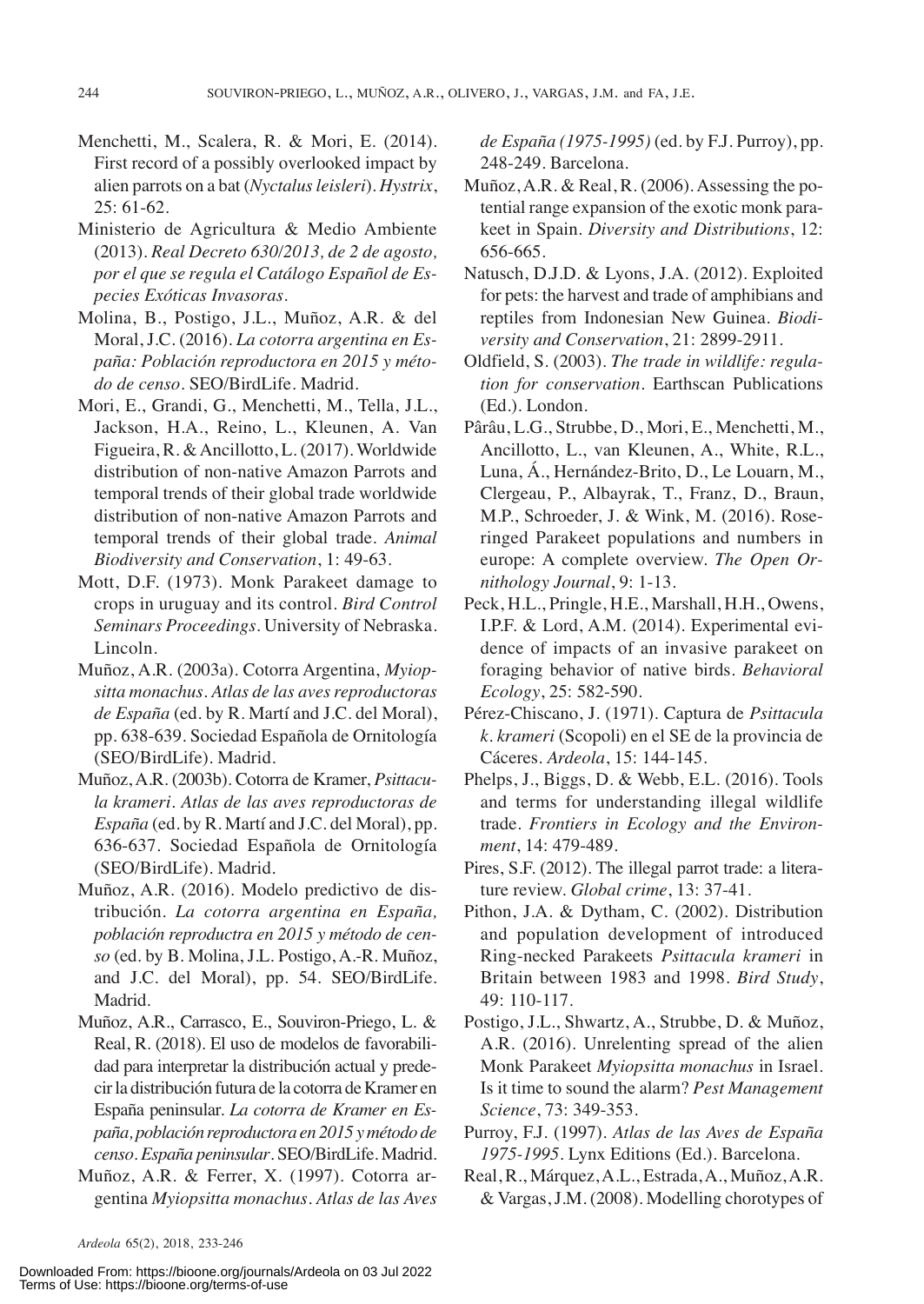invasive vertebrates in mainland Spain. *Diversity and* Distributions, 14: 364-373.

- Reino, L., Figueira, R., Beja, P., Araújo, M.B., Capinha, C. & Strubbe, D. (2017). Networks of global bird invasion altered by regional trade ban. *Science Advances*, 3: e1700783.
- Rosen, G.E. & Smith, K.F. (2010). Summarizing the evidence on the international trade in illegal wildlife. *EcoHealth*, 7: 24-32.
- Russello, M.A.,Avery, M.L. & Wright, T.F. (2008). Genetic evidence links invasive monk parakeet populations in the United States to the international pet trade.*BMCevolutionary biology*, 8: 217.
- Santa-Olalla Adell, A., Paals-González, C., Guerrero-Moreno, A., Arnas-Parellada, J., Lázaro-Rubio, M., Pérez Gordillo, J., Martínez-Torres, R., Lorenzo-Íñigo, I. & Pirvu, M. (2014). *Código de conducta para evitar el comercio de fauna exótica invasora*. Madrid.
- Santos, D.M. (2012). *Legislación sobre aves exóticas*. Grupo de Aves Exóticas. SEO/BirdLife.
- SEO/BirdLife (2016a). Available at: http://www.seo.org/2015/11/11/lanzamos-losdatos-del-primer-censo-nacional-de-cotorraargentina/
- SEO/BirdLife (2016b). Available at: http://www.seo.org/2016/07/13/lanzamos-losresultados-del-i-censo-nacional-cotorra-kramer/
- Simberloff, D. (2014). Biological invasions: What's worth fighting and what can be won? *Ecological Engineering*, 65: 112-121.
- Smith, K.M.,Anthony, S.J., Switzer,W.M., Epstein, J.H., Seimon, T.,Jia, H., Sanchez, M.D., Huynh, T.T., Galland, G.G., Shapiro, S.E., Sleeman, J.M., McAloose, D., Stuchin, M., Amato, G., Kolokotronis, S.O., Lipkin, W.I., Karesh, W.B., Daszak, P. & Marano, N. (2012). Zoonotic viruses associated with illegally imported wildlife products. *PloS one*, 7: e29505.
- Sol, D., Santos, D.M., Feria, E. & Clavell, J. (1997). Habitat selection by the Monk Parakeet during colonization of a new area in Spain. *The Condor*, 99: 39-46.
- Somoza,A., Molina, B., Muñoz,A.R. & del Moral, J.C. (2018). *La cotorra de Kramer en españa: Población reproductora en 2015 y método de censo.* SEO/BirdLife. Madrid.
- Stafford, T. (2003). *Pest risk assessment for Monk Parakeet in Oregon*. Oregon.
- Strubbe, D. & Matthysen, E. (2007). Invasive ringnecked parakeets Psittacula krameri in Belgium: Habitat selection and impact on native birds. *Ecography*, 30: 578-588.
- Strubbe, D. & Matthysen, E. (2009a). Establishment success of invasive ring-necked and monk parakeets in Europe. *Journal of Biogeography*, 36: 2264-2278.
- Strubbe, D. & Matthysen, E. (2009b). Experimental evidence for nest-site competition between invasive ring-necked parakeets (*Psittacula krameri*) and native nuthatches (*Sitta europaea*). *Biological Conservation*, 142: 1588-1594.
- Tala, C., Guzmán, P. & González, S. (2005). Cotorra argentina (*Myiopsitta monachus*) convidado de piedra en nuestras ciudades y un invasor potencial, aunque real, de sectores agrícolas. *Boletín Diproren*, 1-7.
- Tella, J.L. & Hiraldo, F. (2014). Illegal and legal parrot trade shows a long-term, cross-cultural preference for the most attractive species increasing their risk of extinction. *PLoS ONE*, 9: e107546.
- Turbè, A., Strubbe, D., Mori, E., Carrete, M., Chiron, F., Clergeau, P., González-Moreno, P., Le Louarn, M., Luna, A., Menchetti, M., Nentwig, W., Parau, L.G., Postigo, J.L., Rabitsch, W., Senar, J.C., Tollington, S., Vanderhoeven, S., Weiserbs, A. & Shwartz, A. (2017). Assessing the assessments: evaluation of four impact assessment protocols for invasive alien species. *Diversity and Distributions*, 23: 297-307.
- Ucko, P.J. & Dimbleby, G. (1969). *The Domestication and Exploitation of Plants and Animals.* Routledge (Ed.). Chicago.
- Van Borm, S., Thomas, I., Hanquet, G., Lambrecht, B., Boschmans, M., Dupont, G., Decaestecker, M., Snacken, R. & Van den Berg, T. (2005). Highly pathogenic H5N1 influenza virus in smuggled Thai eagles, Belgium. *Emerging infectious diseases*, 11: 702-705.
- Van den Berg, T. (2009). The role of the legal and illegal trade of live birds and avian products in the spread of avian influenza. *Revue scientifique et technique (International Office of Epizootics)*, 28: 93-111.
- Volpe, N.L. & Aramburú, R.M. (2011). Preferencias de nidificación de la cotorra argentina